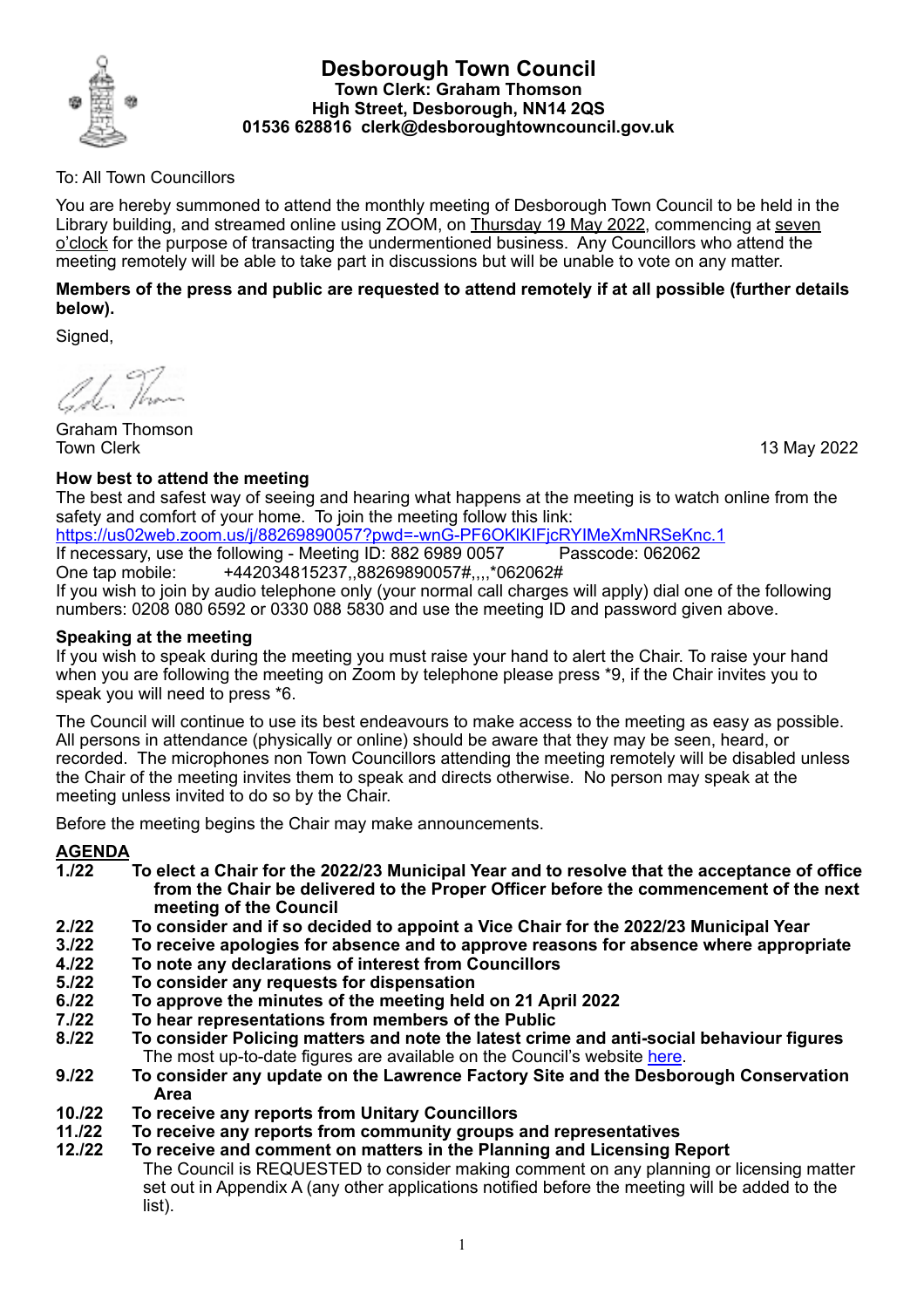- **13./22 To receive a report from the Events Committee on the preparations to mark the Queen's Platinum Jubilee**
- **14./22 To receive a report from the Neighbourhood Plan Committee**
- **15./22 To receive any update and determine action on the proposed one-way system and parking restrictions Gladstone Street / Nichols Street**

The Council is REQUESTED to consider any information received.

- **16./22 To determine any changes to constitutional and policy documents** The Council's various policies and procedures set out on the Council's website are reviewed regularly. The opportunity has been taken to update the documents with the most up to date guidance and templates from NALC and SLCC.
- **17./21 To receive an oral update on projects**
- **18./22 To consider and if so resolved to appoint to Committees, Advisory Panels, and areas of responsibility**
- **19./22 To consider the appointment of representatives to outside bodies**
- **20./22 Finance matters**
- **20.1./22 To approve the finance report**
- **20.2./22 To consider and if so resolved to approve accounts for payment and note payments made** The report set out at Appendix C details those invoices and payments for payment, those authorised in accordance with the scheme of delegation, and those where payment is by continuous authority. Details in the report may be updated before the meeting as information is received. The Council is RECOMMENDED to approve payments.

 $\_$  , and the set of the set of the set of the set of the set of the set of the set of the set of the set of the set of the set of the set of the set of the set of the set of the set of the set of the set of the set of th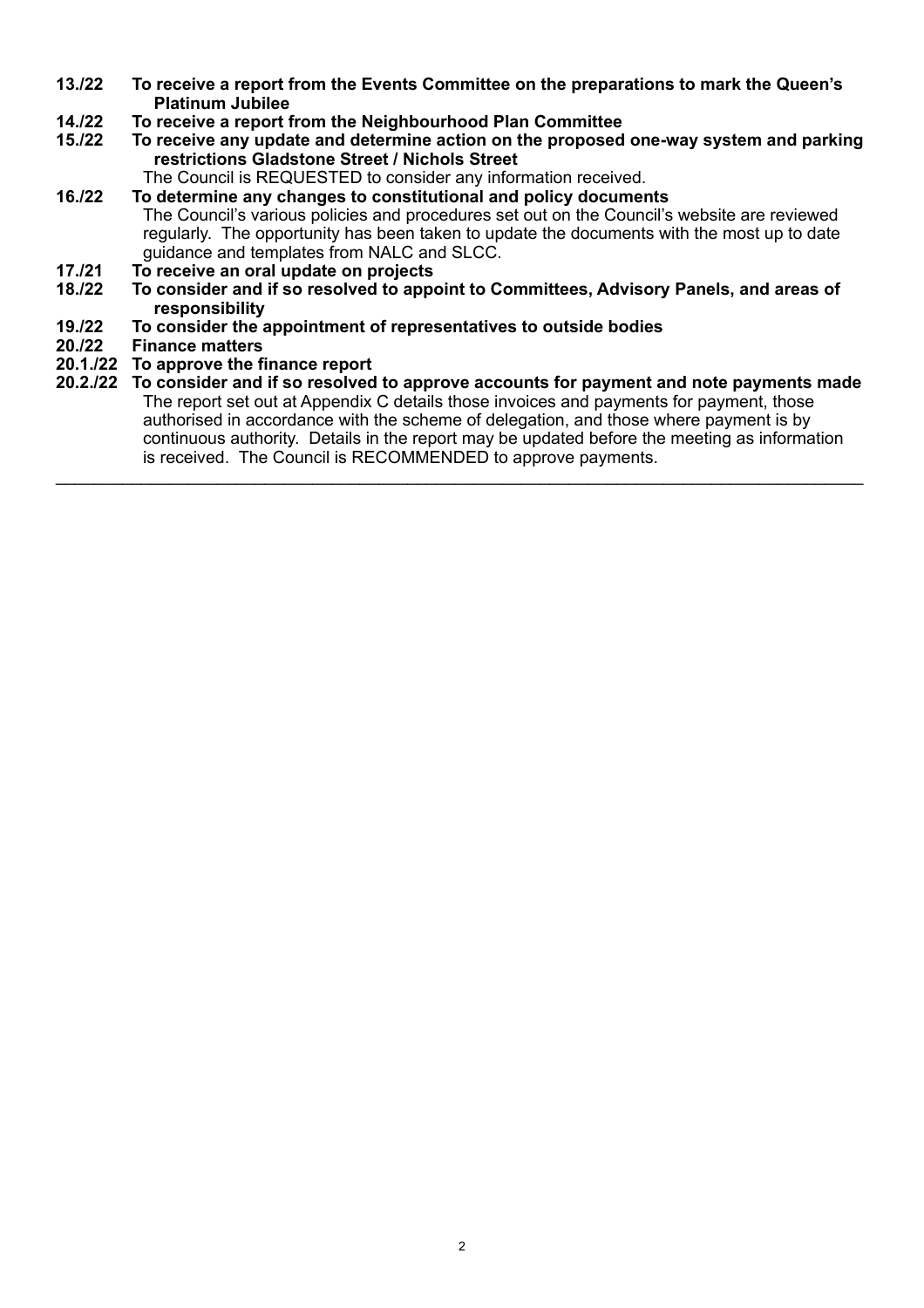#### **Desborough Town Council 19 May 2022**

#### **Planning and Licensing Report**

Click the underlined text to go to details of the application on the Planning Portal of North Northamptonshire Council (link is outside the Town Council's control).

## **A. Planning Report**

[NK/2022/0232](https://www.kettering.gov.uk/planningApplication/131830) Location: 36 Breakleys Road, Desborough Proposed development: Single storey rear extension

[NK/2022/0233](https://www.kettering.gov.uk/planningApplication/131823) Location: 37 Breakleys Road, Desborough Proposed development: Two storey side extension

[NK/2022/0251](https://www.kettering.gov.uk/planningApplication/131838)

Location: 32 Burdock Way, Desborough Proposed development: T1 Beech - fell

#### [NK/2022/0259](https://www.kettering.gov.uk/planningApplication/131837)

Location: 45 Copelands Road, Desborough Proposed development: First floor loft conversion and ground floor rear extension

#### [NK/2022/0271](https://www.kettering.gov.uk/planningApplication/131851)

Location: 70 Harborough Road, Desborough Proposed development: Two storey rear extension

#### DEED/0044/1601

Location: Desborough (land to south of), Desborough Proposal: Modification/Variation of Agreement: Changes to obligations in Unilateral Undertaking relating to allotments, MUGA, open space and public open space, changing facility at Dunkirk Avenue Recreation Ground, pitch quality improvement works and pitch quality report, town centre regeneration contribution

#### **B. Permitted development rights**

A 15 metre 5G mast will be erected near the final (right hand) bend coming into Desborough from the Rushton direction. The location can be found at Grid Reference SP 81667 83096; 52°26′23″N , 000°48′00″W; or What3Words: ///procured.shutting.demand

The works fall under permitted development rights for electronic communications infrastructure as set out in Part 16 of Schedule 2 to the General Permitted Development Order 2015 (as amended).

 $\_$  ,  $\_$  ,  $\_$  ,  $\_$  ,  $\_$  ,  $\_$  ,  $\_$  ,  $\_$  ,  $\_$  ,  $\_$  ,  $\_$  ,  $\_$  ,  $\_$  ,  $\_$  ,  $\_$  ,  $\_$  ,  $\_$  ,  $\_$  ,  $\_$  ,  $\_$  ,  $\_$  ,  $\_$  ,  $\_$  ,  $\_$  ,  $\_$  ,  $\_$  ,  $\_$  ,  $\_$  ,  $\_$  ,  $\_$  ,  $\_$  ,  $\_$  ,  $\_$  ,  $\_$  ,  $\_$  ,  $\_$  ,  $\_$  ,

#### **Desborough Town Council 19 May 2022**

**Appendix B**

#### **Finance Report**

| <b>Monthly Bank Reconciliation</b> |                                                 | 30/04/2022  |
|------------------------------------|-------------------------------------------------|-------------|
| Unity Trust Bank Current           |                                                 | £97,807.37  |
| Unity Trust Bank Saver             |                                                 | £10,000.00  |
| CCLA Public Sector Deposit Fund    | Dividend reinvested £100.34 $\vert$ £234,757.36 |             |
| <b>Reconciled Balance</b>          |                                                 | £342,564.73 |
|                                    |                                                 |             |